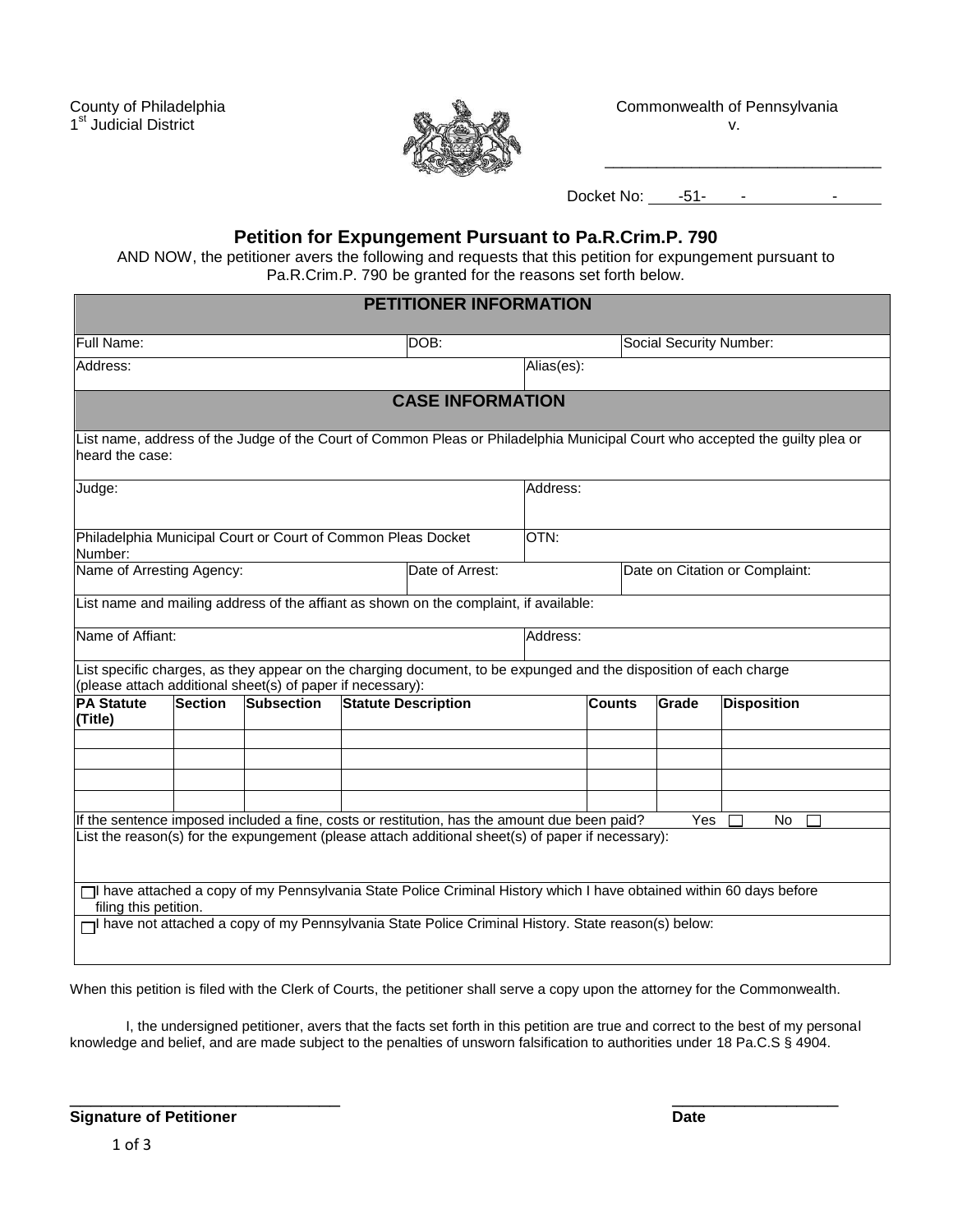**v.**

NAME

ADDRESS

# **Commonwealth of Pennsylvania IN THE COURT OF COMMON PLEAS OF PHILADELPHIA COUNTY, PENNSYLVANIA**

### \_\_\_\_\_\_\_\_\_\_\_\_\_\_\_\_\_\_\_\_\_\_\_\_\_\_\_ **CRIMINAL DIVISION**

 **DOCKET NO:** 

-51- -\_\_\_\_\_\_\_\_\_\_\_\_\_\_\_-\_\_\_\_\_\_

Lower Court Docket Number (If Applicable):

-51- - \_\_\_\_\_\_\_\_\_\_\_\_\_\_\_-\_\_\_\_\_\_ -51- <u>- \_ \_ \_ \_ \_ \_ \_ \_</u> \_ \_ \_ -51- <u>- \_ \_ \_ \_ \_ \_ \_</u> \_ \_ \_ \_

# **ORDER**

AND NOW, this \_\_\_\_ day of \_\_\_\_\_\_\_\_\_\_\_, 20\_\_\_, after consideration of the petition for expungement Pursuant to Pa.R.Crim.P. 790 presented by \_\_\_\_\_\_\_\_\_\_\_\_\_\_\_\_\_\_\_\_\_\_, it is ORDERED that the Petition/Motion is **Example 2**.

The defendant's arrest record regarding these charges shall be expunged. Further, it is ORDERED that the arresting agency shall destroy all criminal records, fingerprints, photographic plates and photographs pertaining to the charge(s) specified below, which resulted from the arrest(s) of \_\_\_\_\_\_\_\_\_\_\_\_\_\_\_\_\_\_\_\_\_\_\_\_\_\_\_\_\_\_\_\_\_\_\_\_\_\_\_. In addition, all criminal justice agencies upon which this order is served shall expunge and destroy the official and unofficial arrest and other criminal records, files and other documents pertaining to the captioned proceedings.

The information required under Pa.R.Crim.P. 790 appears on the attached page(s) which is hereby incorporated into this ORDER by reference.

BY THE COURT:

\_\_\_\_\_\_\_\_\_\_\_\_\_\_\_\_\_\_\_\_\_\_\_\_\_\_